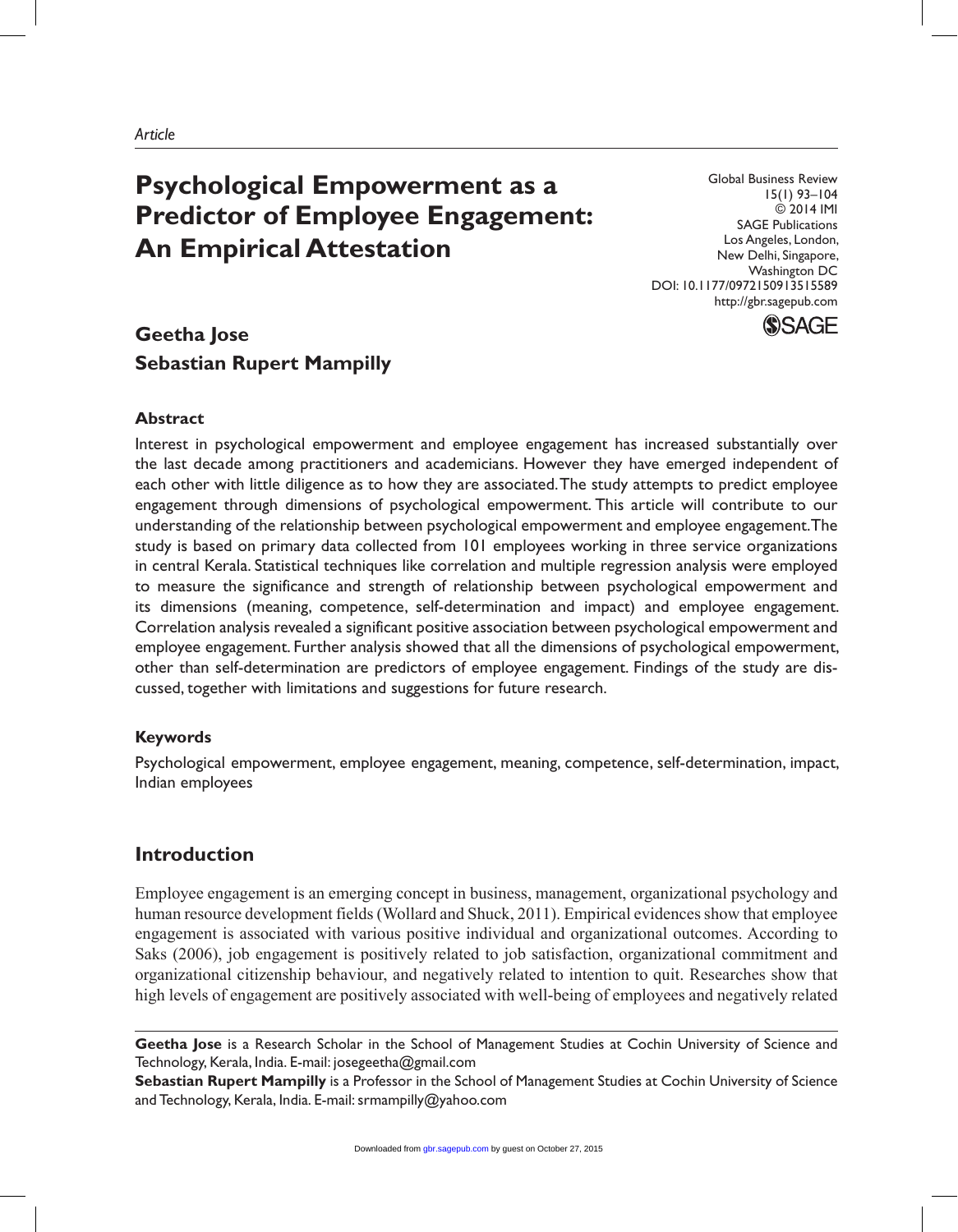to burnout (Schaufeli and Bakker, 2004). Consequently, employee engagement has emerged as a critical element for business success (Slatten and Mehmetoglu, 2011).

The Compensation Trends Survey 2012, conducted by Deloitte Human Capital Advisory Services in the Indian market, employee engagement has been ranked as the third human resource challenge, first and second being retaining critical talent and hiring of skilled talent respectively. Indian industry is realizing that technology, IT infrastructure, large-scale operations and capital are 'entry criteria' and not competitive tools anymore and the competitive edge will come from a company's ability to innovate, create and use the energies of its people (Bhatnagar, 2005). Researchers have made significant studies in exploring the potential relations between engagement and performance-related outcome variables that suggest enhancing engagement could create a compelling competitive advantage for organizations across the globe (Shuck et al., 2011). However a review of the available literature suggests that the complex process by which employees' engage in the workplace have yet to be fully explored. Wollard and Shuck (2011) stated that little is known about antecedents of employee engagement and the variables that contribute to the overall development of employee engagement. Therefore more attention is needed to determine the enablers of employee engagement in the Indian context. This article aims to address this issue by considering the role of psychological empowerment as an antecedent of employee engagement in the Indian context.

# **Literature Review**

#### *Psychological Empowerment*

Employee empowerment has been recognized as an essential contributor to organizational success. The motivational approach to empowerment was pioneered by Conger and Kanungo (1988). They defined empowerment as 'a process of enhancing feelings of self efficacy among organizational members through the identification of conditions that foster powerlessness and through their removal by both formal organizational practices and informal techniques of providing efficacy information'. Later Thomas and Velthouse (1990) defined empowerment as intrinsic task motivation manifested in a set of four cognitions: meaning, competence, self-determination and impact. Based on this concept Spreitzer (1995) defined psychological empowerment as a motivational construct manifested in four cognitions: meaning, impact, competence and self-determination.

Organizational environment influence the cognitions of empowerment (Thomas and Velthouse, 1990). Quality of work life—favourable conditions and environments of workplaces that support and promote employee satisfaction by providing employee rewards, job security and growth opportunities empower employees (Lau and May, 1988). Researchers have observed that job security and rewards enhance psychological empowerment (Bordin et al., 2007; Spreitzer, 1995). Empowering employees is essential for organizations to react quickly to changes in the environment. Empowerment in the workplace leads to job enrichment. Niehoff et al. (2001) have found that empowerment affects loyalty through job enrichment. Job enrichment involves designing jobs with high levels of meaning, direction and knowledge of results (Yang and Lee, 2009). Hackman and Oldhams' (1980) model of job enrichment has five core job dimensions: skill variety, task identity, task significance, autonomy and feedback. The first three dimensions affect the desired outcomes through experienced meaningfulness of the work. Autonomy affects the desired outcomes through experienced responsibility. Feedback has an effect on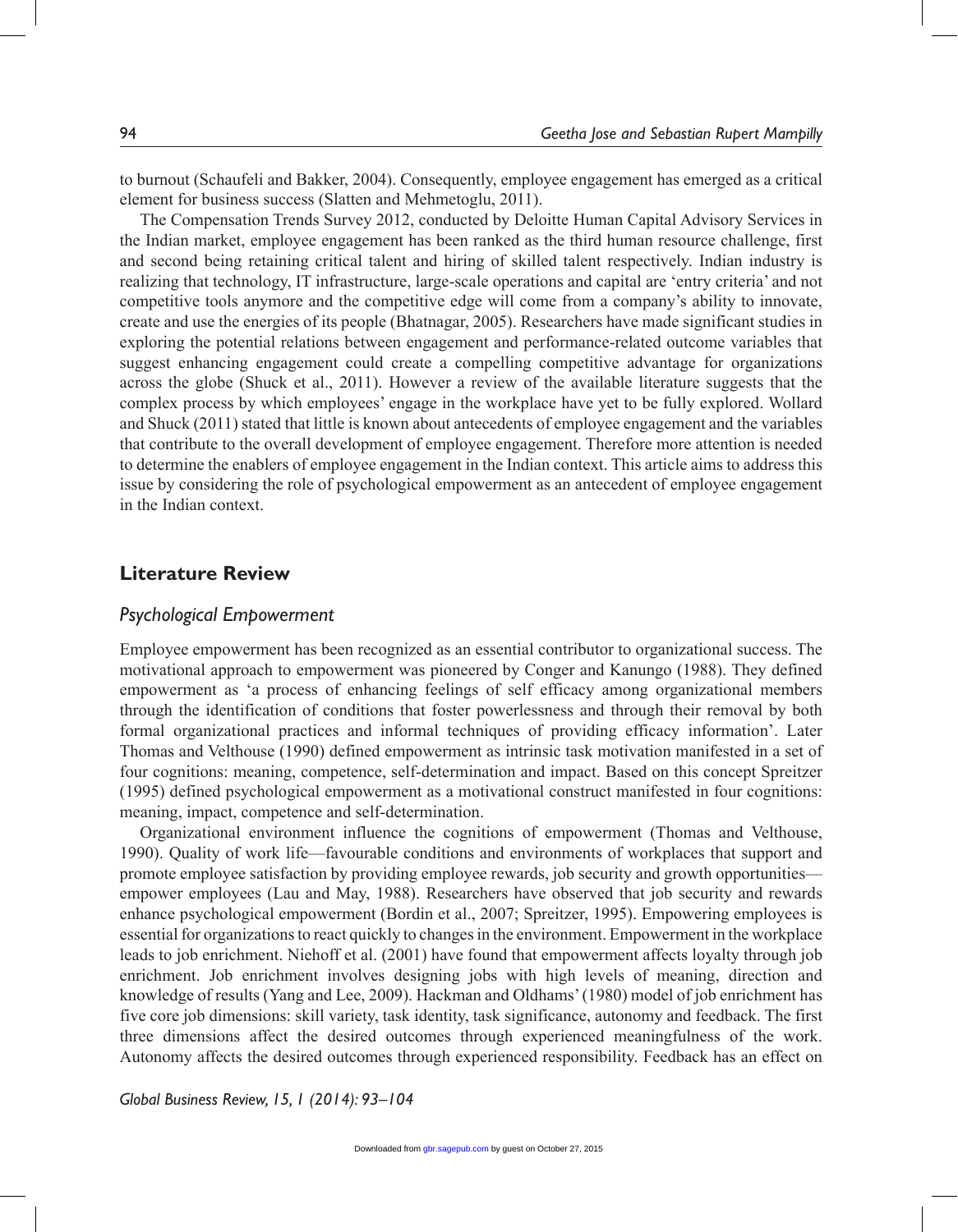the desired outcomes through knowledge of the actual results. The desired personal and work outcomes as a result of job enrichment include high internal work motivation, high quality performance, high job satisfaction, low absenteeism and low turnover. Psychologically empowered employees positively influence individual and organizational outcomes (Liden et al., 2000). Albrecht and Andreetta (2011) noted that psychological empowerment is positively associated with engagement and commitment.

# *Employee Engagement*

Kahn (1990) defined the concept of work engagement as the harnessing of organizational members' selves to their work roles; in engagement people employ and express themselves physically, cognitively and emotionally during role performances and in disengagement, people withdraw and defend themselves physically, cognitively or emotionally during role performances. He described three psychological conditions necessary for engagement as psychological meaningfulness, psychological availability and psychological safety. Building on this work May et al. (2004) quantitatively explored the determinants and mediating effects of three psychological conditions on work engagement. The results revealed that three psychological conditions exhibited significant positive relations with engagement. Kahn's model has not been empirically examined in diverse settings and to date. May et al. (2004) work provides the only empirical examination of Kahn's model. In the evolution of employee engagement concept, an important contribution comes from the burnout literature, which considers employee engagement as a positive antipode of burnout (Maslach et al., 2001). He noted that engagement is characterized by energy, involvement and efficacy—direct opposites of the three burnout dimensions, exhaustion, cynicism and ineffectiveness. According to Maslach and Leiter (1997) burnout is an erosion of engagement and as per this approach engagement can be assessed by the opposite pattern of scores on the Maslach Burnout Inventory–General Survey (MBI–GS) dimensions. They consider burnout and engagement to be the opposite poles of a continuum that is entirely covered by the MBI. Schaufeli and Bakker (2004) argued that instead of being two opposite poles burnout and engagement are independent negatively correlated states of mind. They remarked that engagement cannot be adequately measured by the opposite profile of MBI scores since they are not perfectly complementary and mutually exclusive states. Schaufeli and Bakker (2004) defined engagement as a positive, fulfilling work related state of mind that is characterized by vigour, dedication and absorption. Vigour is characterized by high levels of energy and mental resilience while working, the willingness to invest effort in ones work and persistence in the face of difficulties. Dedication is characterized by a sense of significance, enthusiasm, inspiration, pride and challenge. Absorption is characterized by being fully concentrated and happily engrossed in ones work, whereby time passes quickly and one has difficulties with detaching oneself from work. The present study builds on this definition. This approach captures the feelings of energy (vigour), enthusiasm (dedication) and involvement (absorption) which are central features to the concept of engagement. This definition considers engagement as an independent construct and not in relation to burnout. The most frequently referenced definitions of employee engagement are the ones by Kahn (1990) and Schaufeli and Bakker (2004). They share a common focus on the manifestations of engagement: cognitiveabsorption, emotional-dedication and physical—vigour (Welch, 2011).

One theme observable in the engagement literature is some overlap between employee engagement and other constructs like organizational commitment, organizational citizenship behaviour and job involvement. There is considerable research and theory which treats engagement as a unique construct.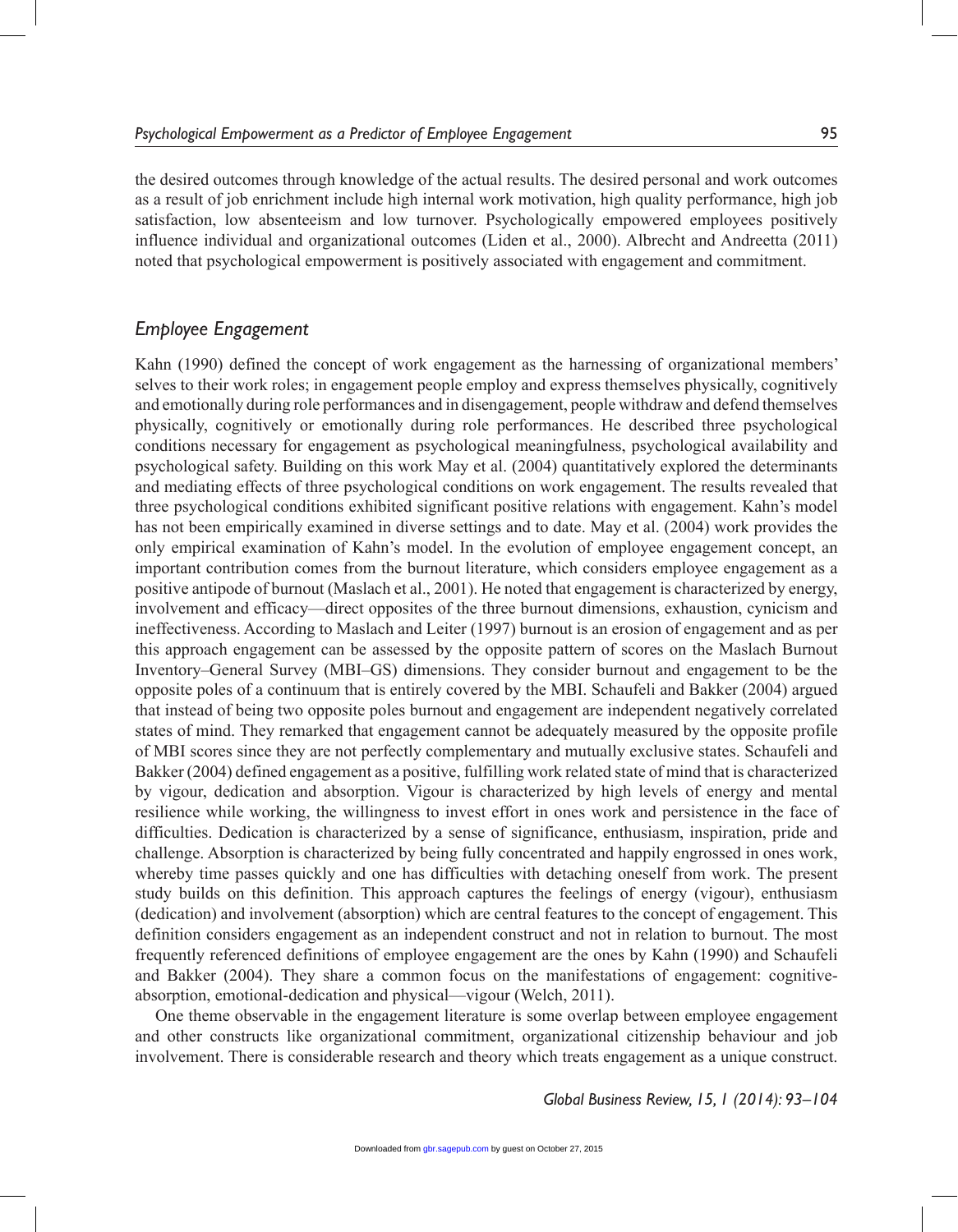According to Saks (2006) organizational commitment refers to a person's attitude and attachment towards their organization where as engagement is the degree to which an individual is attentive and absorbed in the performance of their roles. Organizational citizenship behaviour involves voluntary and informal behaviours that can help coworkers and the organization and engagement is ones formal role performance rather than extra role and voluntary behaviour (Saks, 2006). Job involvement is the result of a cognitive judgement about the need satisfying abilities of the job and is tied to one's selfimage and engagement has to do with how individuals employ themselves in performance of their job and involves the active use of emotions and behaviours (May et al., 2004). Employee engagement deserves more attention along with other similar organizational constructs.

# *Measuring Engagement*

The most widely used instrument for measuring engagement is Utrecht Work Engagement Scale (UWES) developed by Schaufeli et al. (2002) which consists of 17 items. A shortened version of nine items is available (Schaufeli et al., 2006). UWES-9 is the widely used version and it reflects the core aspects of engagement (vigour, dedication and absorption), has been validated in many countries and has acceptable psychometric properties. May et al. (2004) developed a scale which contains three components of psychological engagement: cognitive, emotional and physical engagement. But the three factor structure did not emerge and hence the overall score was used. The psychometric properties of this scale need to be established before considering it as a sound measure of engagement. These three dimensions have resemblance with the three dimensions of UWES, vigour, dedication and absorption. Saks (2006) measured employee engagement through job engagement and organization engagement. The instruments employed to assess these constructs are similar to the job involvement and organizational commitment scales (Mohapatra and Sharma, 2010). Though Saks concurs with Kahn's model consisting of cognitive, physical and emotional dimensions, the instrument does not measure engagement based on the three dimensions. The instrument needs to be validated in diverse samples for considering it as reliable measure. Therefore it is reasonable to suggest that UWES is the most reliable measure of engagement available to date and in the present study UWES-9 is used.

# *Psychological Empowerment and Employee Engagement*

According to Meyerson and Kline (2008) psychological empowerment relates to how competent people feel in an empowered work environment and those who feel more competent about their ability to perform their work successfully should feel more satisfied with their work, be more affectively committed to their organization, have lower intentions to quit and also demonstrate more positive work performance than those with lower levels of psychological empowerment. Based on the research evidence the present study focuses on the four cognitions of empowerment as possible conditions that will contribute to employee engagement. According to Thomas and Velthouse (1990) meaning, one of the cognitions of empowerment, is the value of a work goal or purpose, judged in relation to an individual's own ideals or standards. May et al. (2004) noted that meaning in work is seen as a method to foster employees' motivation and attachment to work, thus resulting in engagement. Competence or self efficacy is an individuals' belief in his or her capability to perform activities with skill (Gist, 1987). Maslach et al. (2001)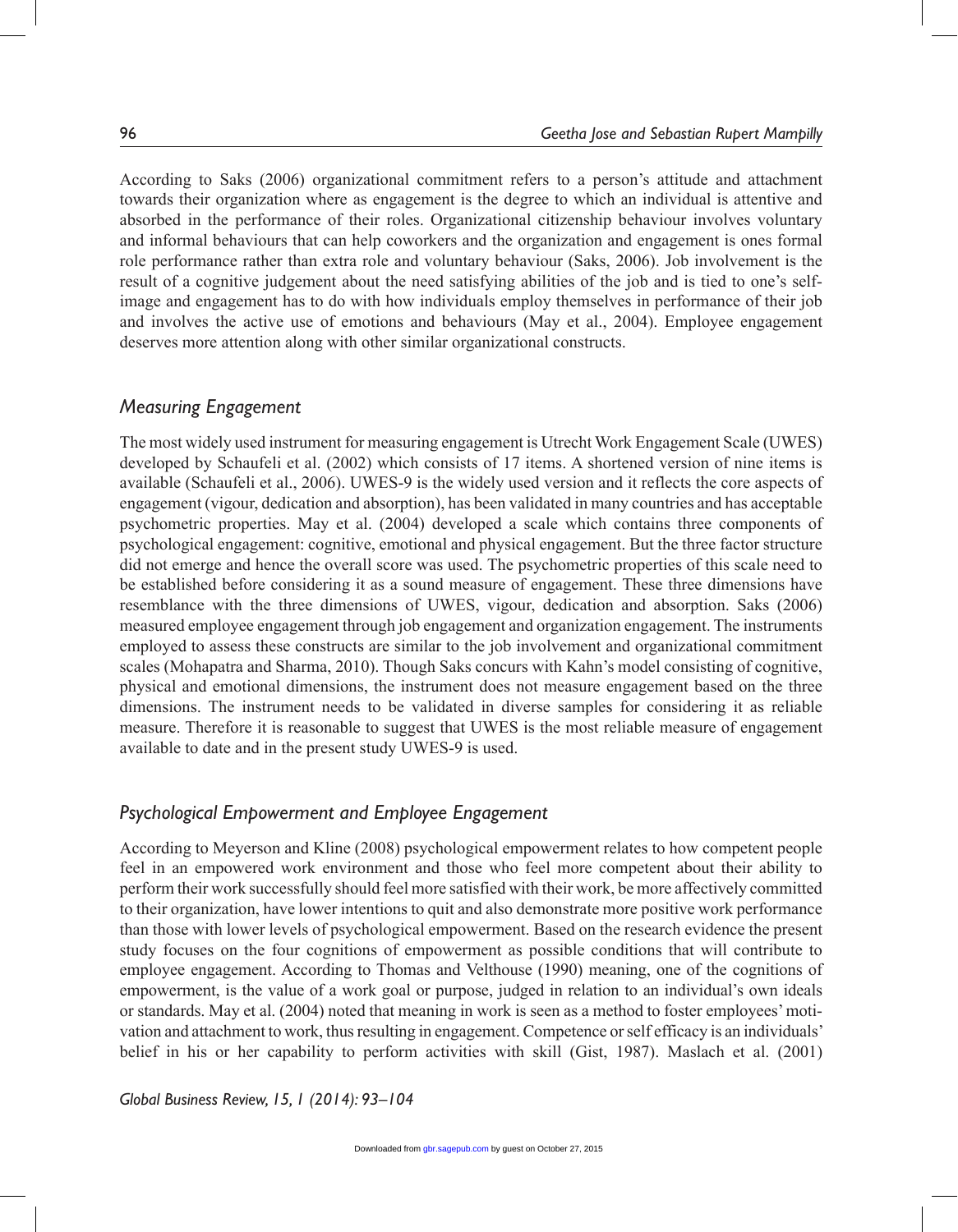found a strong correlation between self efficacy and engagement. Self-determination reflects autonomy in the initiation and continuation of work behaviours and processes (Spreitzer, 1995). According to Job Demands Resources model of work engagement job resources like, autonomy start a motivational process that leads to work engagement (Bakker and Demerouti, 2008). Impact implies organizational involvement and reflects whether individuals feel that they are making a difference in their organization (Spreitzer et al., 1997). It involves a sense of progression towards a goal and individuals' belief that their actions are making a difference in their organizations, which contributes to employee engagement (Stander and Rothmann, 2010). However, Albrecht and Andreetta (2011) observed that there is less evidence to support an association between impact and engagement, and similarly the association between empowerment and engagement has not been a subject of significant empirical research. Despite the significant academic interest in psychological empowerment there is a dearth of research investigating the use of psychological empowerment in a South East Asian context (Bordin et al., 2006). Very few work is present in the area of psychological empowerment in India, and this ascertains the gap in research in the field of psychological empowerment in the Indian context (Bhatnagar, 2005). Within a Western context, concepts such as psychological empowerment have been demonstrated to be successful in winning the hearts and minds of employees as well as increasing employee performance (Avolio et al., 2004; Seibert et al., 2004). In line with this psychological empowerment can be considered as an antecedent of employee engagement. Therefore, the more psychologically empowered an employee is the more would be the employee engagement.

The objectives of this study are:

- 1. To examine the levels of psychological empowerment experienced by employees in the selected organizations.
- 2. To measure the levels of employee engagement experienced by employees in the selected organizations.
- 3. To analyze the impact of psychological empowerment and its dimensions on employee engagement.

Based on the discussion the following hypothesis was formulated:

**Hypothesis:** There is positive relationship between psychological empowerment (meaning, competence, self-determination and impact) and employee engagement.

# **Methodology**

# *Overview of Sample and Procedures*

The target population consisted of 439 non-managerial employees from three organizations (one in the healthcare sector, one in the insurance sector and one in the telecom sector) in central Kerala, South India. The organizations were selected in part because of their geographical location. The academic background and professional allegiance prompted the researcher to contact the human resource managers of these organizations who facilitated data collection from the targeted participants. 25 per cent of the population was decided to be the sample size which was 110. As a precautionary measure to get sufficient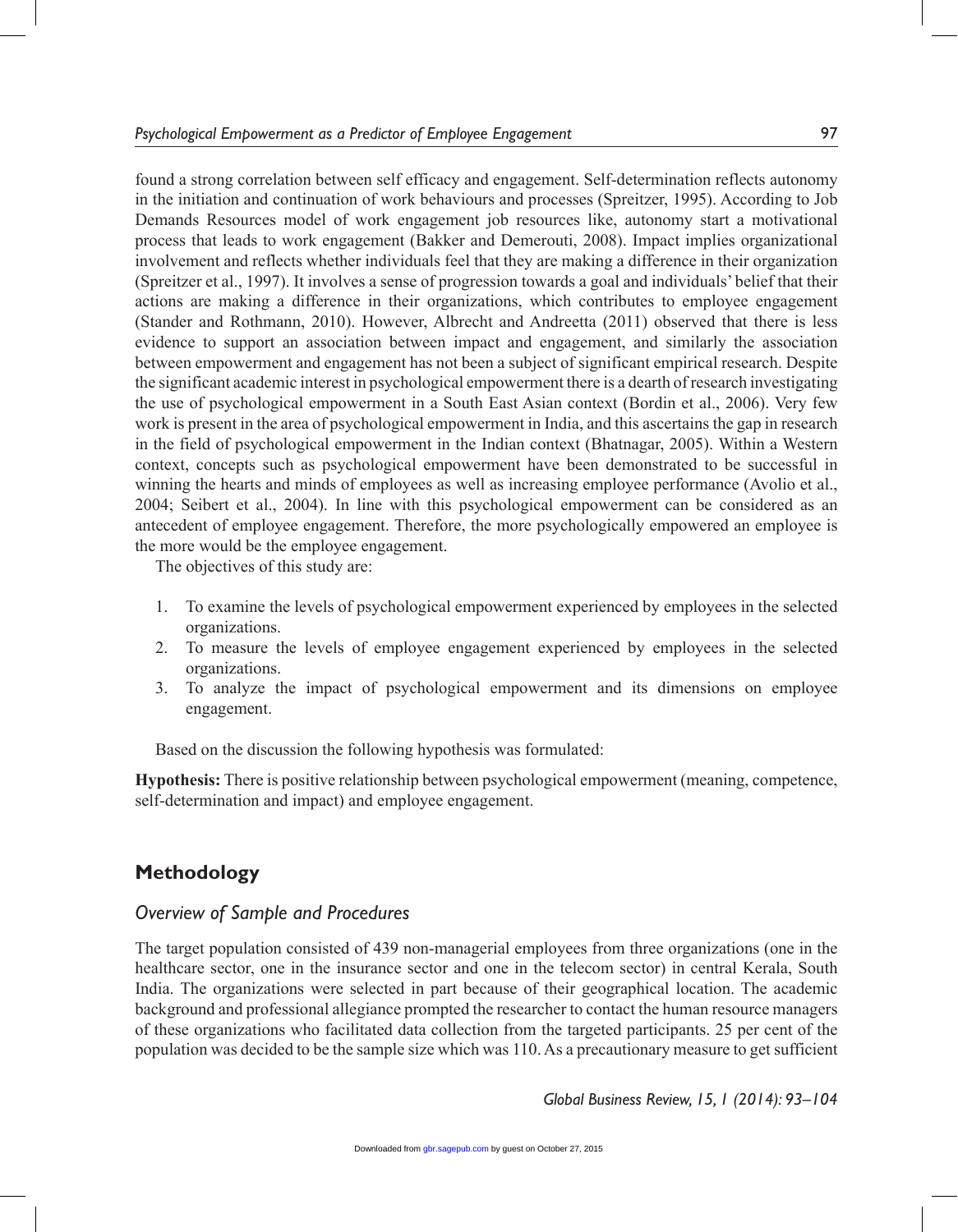| Variable      | Value     | Frequency | Percentage |
|---------------|-----------|-----------|------------|
| <b>Gender</b> | Male      | 50        | 49.01      |
|               | Female    | 51        | 50.49      |
| Age group     | $\leq 30$ | 36        | 35.6       |
|               | $31 - 35$ | 20        | 19.8       |
|               | $36 - 40$ | 12        | 11.9       |
|               | > 40      | 33        | 32.7       |

#### **Table 1.** Sample Demographic Profile

**Source:** Primary data.

data the sample size was increased to 120. 101 usable responses were obtained, generating a response rate of 23 per cent.

Table 1 presents the demographic characteristics of the 101 participants.

### *Measures*

Spreitzer's (1995) 12-item scale was used to measure psychological empowerment. Responses were rated on a five point Likert scale with anchors—(1) strongly disagree to (5) strongly agree. The Cronbach Alpha Coefficient of the 12—item instrument was found to be 0.843.

Schaufeli et al. (2006) nine item scale was used to measure employee engagement. The responses were measured using a five point Likert scale ranging from strongly disagree (1) to strongly agree (5). The Cronbach Alpha Coefficient was found to be 0.885. The composite score of work engagement was used as recommended by Schaufeli et al., (2006). Both the scales have acceptable internal reliability according to Nunnallys' (1978) 0.7 criterion.

### *Analysis and Results*

To assess the levels of psychological empowerment and employee engagement means, score of these variables and their dimensions are found. The mean scores are given in Table 2.

Table 2 shows that mean score of employee engagement measured using UWES-9 was 3.70, which means that level of engagement is above average. Among the three dimensions, dedication has the highest mean of 3.88 and absorption has the lowest mean of 3.60. The mean of psychological empowerment is 3.82 and is above neutral position. Of the four dimensions of psychological empowerment, meaning has the highest average score of 3.99, closely followed by competence (3.98). Impact reported the lowest mean of 3.44, which shows that there is a scope for betterment. In spite of the provision for the responses to be varying between 'strongly agree' and 'strongly disagree' across five anchor points, most of the respondents seemingly preferred to be non controversial in their evaluations thereby gravitating the scores largely between 'three' and 'four' on the response format.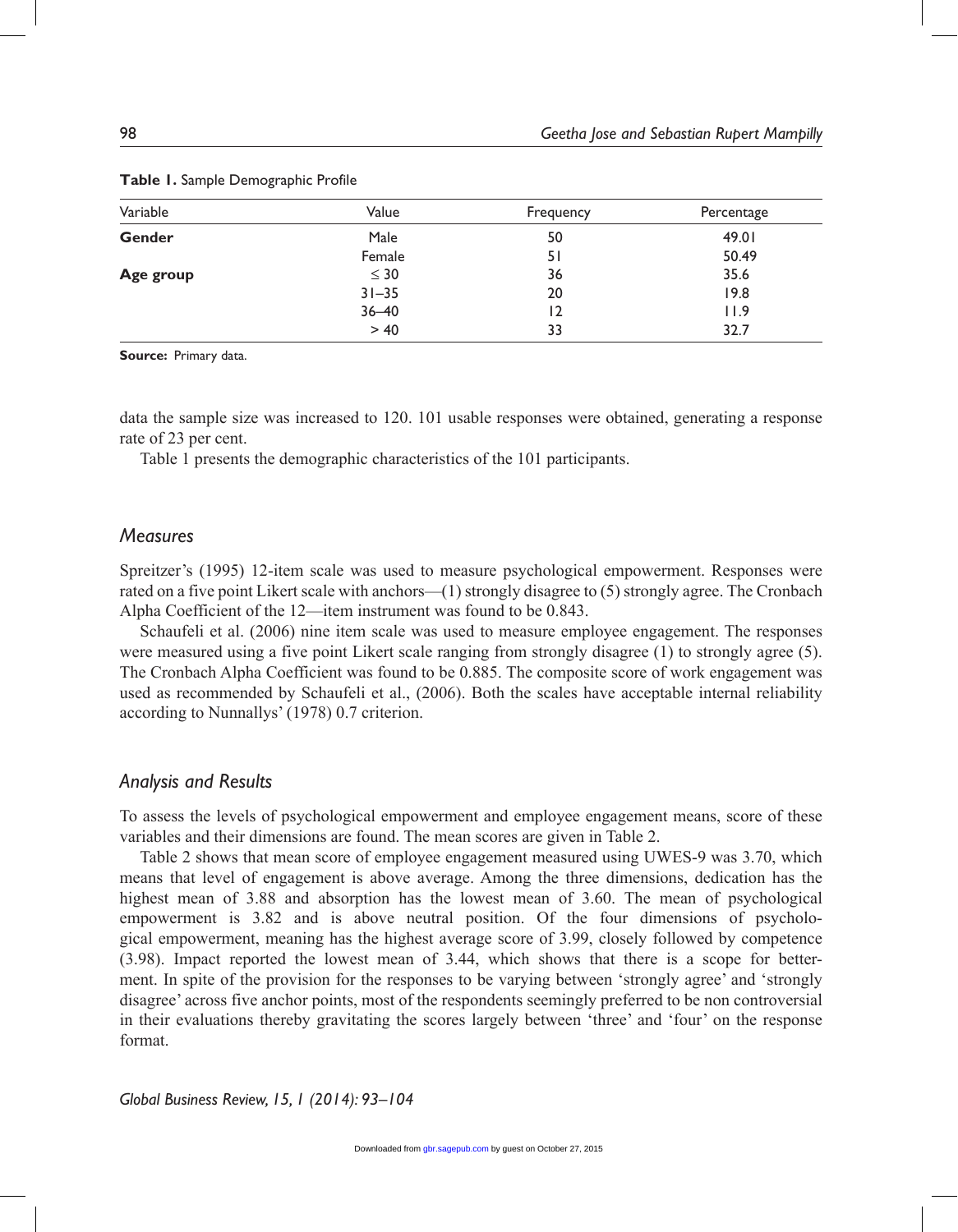#### **Table 2.** Mean Score of Variables

| Variables                        | Mean Score |
|----------------------------------|------------|
| <b>Employee engagement</b>       | 3.70       |
| Vigour                           | 3.61       |
| Dedication                       | 3.88       |
| Absorption                       | 3.60       |
| <b>Psychological Empowerment</b> | 3.82       |
| Meaning                          | 3.99       |
| Competence                       | 3.98       |
| Self-determination               | 3.89       |
| Impact                           | 3.44       |

**Source:** Primary data.

A correlation analysis was done to find out the relationship between psychological empowerment and employee engagement. Table 3 represents the means, standard deviations and inter-correlations of the study variables.

Results show that there is significant positive relationship between psychological empowerment and employee engagement ( $r = 0.78$ ,  $p < 0.01$ ). All the dimensions of psychological empowerment are significantly and positively related to employee engagement. Out of the dimensions meaning  $(r = 0.795)$ ,  $p < 0.01$ ) correlates highly with engagement followed by competence ( $r = 0.594$ ,  $p < 0.01$ ), impact  $(r = 0.508, p \le 0.01)$  and self-determination  $(r = 0.461, p \le 0.01)$ . Analysis shows that higher levels of psychological empowerment are associated with higher levels of employee engagement.

To study the extent to which the dimensions of psychological empowerment explained the variance in employee engagement a step wise regression analysis (backward method) was conducted. The correlation matrix (Table 3) shows that there are no substantial correlations ( $r > 0.9$ ) between the predictor variables. As a rule of thumb if the average VIF of a variable exceeds 10, then it is said to be highly collinear (Gujarati, 2008). We did not find any variables whose VIF exceeds 10. Hence data are free from the problem of multicollinearity.

Table 4 shows that 71.7 per cent of the variation in the employee engagement is explained by the four dimensions of psychological empowerment together, that is, meaning, competence, self-determination and impact. Since self-determination was not a significant predictor it meets the removal criterion and

| Variables                    | Mean | SD    |           |                                                   |           |           |           | 6 |
|------------------------------|------|-------|-----------|---------------------------------------------------|-----------|-----------|-----------|---|
| I. Meaning                   | 3.99 | 0.744 |           |                                                   |           |           |           |   |
| 2. Competence                | 3.98 | 0.642 | $0.543**$ |                                                   |           |           |           |   |
| 3. Self-determination        | 3.89 | 0.618 |           | $0.406**$ 0.589**                                 |           |           |           |   |
| 4. Impact                    | 3.44 | 0.843 | $0.304**$ | $0.345**$                                         | $0.478**$ |           |           |   |
| 5. Psychological empowerment | 3.82 | 0.540 |           | $0.740**$ 0.787 <sup>**</sup> 0.787 <sup>**</sup> |           | $0.734**$ |           |   |
| 6. Employee engagement       | 3.7  | 0.663 |           | $0.795**$ 0.594** 0.461**                         |           | $0.508**$ | $0.780**$ |   |

| <b>Table 3.</b> Means, Standard Deviations and Intercorrelations of Study Variables |  |  |  |  |
|-------------------------------------------------------------------------------------|--|--|--|--|
|-------------------------------------------------------------------------------------|--|--|--|--|

**Source:** Primary data.

**Note:** All the correlations are significant at 0.01 level.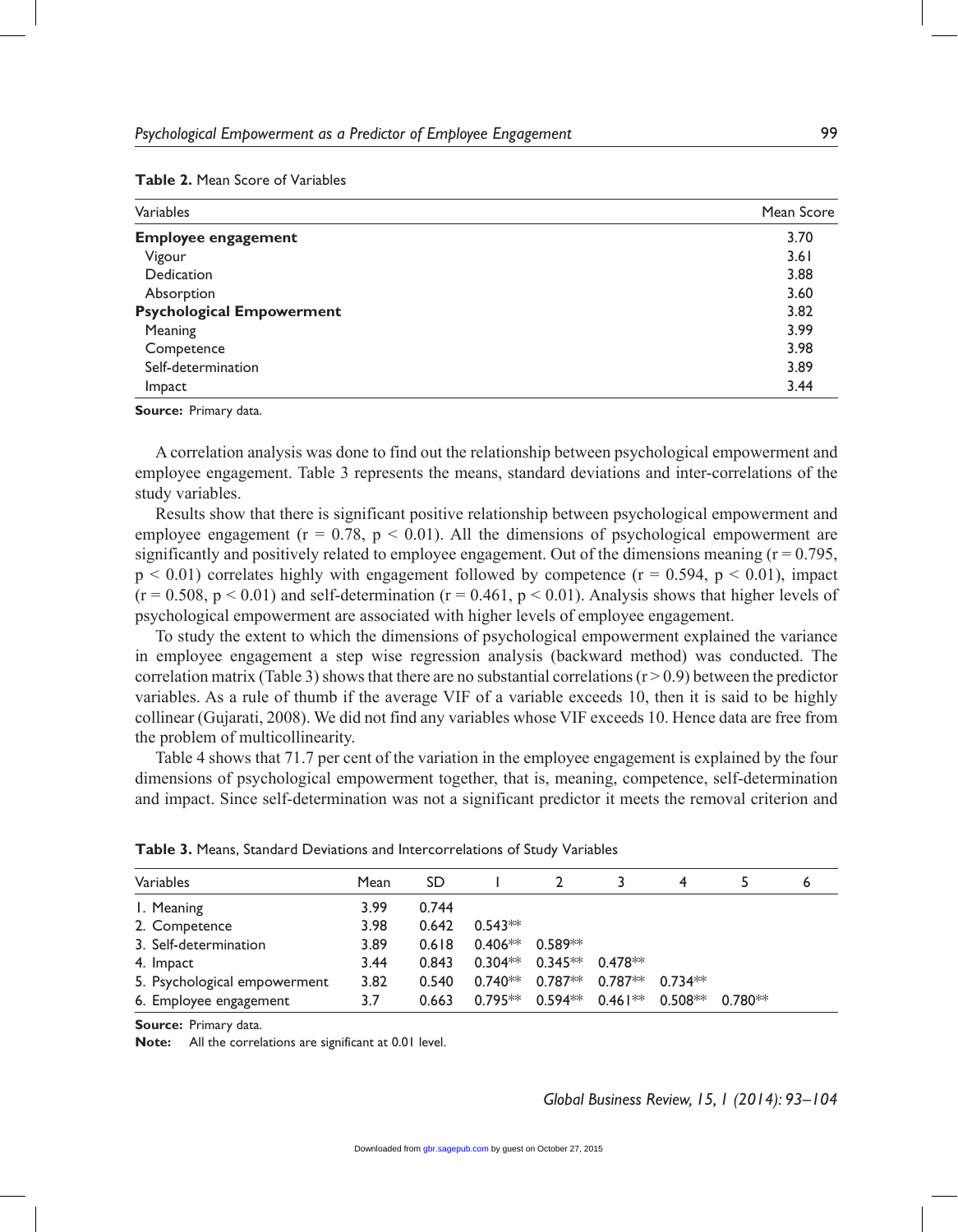| Dependent  | Independent        |                         |         | <b>B-value</b>                |  |
|------------|--------------------|-------------------------|---------|-------------------------------|--|
| Variable   | Variables          | Adjusted $\mathsf{R}^2$ | F-value | (unstandardized coefficients) |  |
| Model I    |                    |                         |         |                               |  |
| Employee   | Meaning            | 0.717                   | 64.361  | $0.560*$                      |  |
| Engagement | Competence         |                         |         | $0.180*$                      |  |
|            | Self-determination |                         |         | $-0.28$                       |  |
|            | Impact             |                         |         | $0.211*$                      |  |
| Model 2    |                    |                         |         |                               |  |
| Employee   | Meaning            | 0.72                    | 86.542  | $0.559*$                      |  |
| Engagement | Competence         |                         |         | $0.168*$                      |  |
|            | Impact             |                         |         | $0.205*$                      |  |

**Source:** Primary data.

**Note:** \*B values significant at  $p = 0.05$  level.

was removed from the model and the model is re-estimated for the remaining predictors. After removing self-determination the predictive power of the model increased slightly from 0.717 to 0.72, which means that meaning, competence and impact explained 72 per cent of the variance in employee engagement. Results reveal that meaning, competence and impact are the significant dimensions of psychological empowerment determining engagement.

# **Discussion**

Mean score of employee engagement shows that absorption dimension has the lowest score. This implies that the participants feel less immersed in their work and they experience fewer difficulties in detaching from work. The mean score of dedication was found to be the highest. These results are similar with the findings of Salanova et al. (2005), where contact employees in the service sector experienced less absorption and more dedication.

Mean score of psychological empowerment report that meaning dimension, has the highest score and impact has the lowest. A high level of meaning implies that the participants feel that their work and job activities are meaningful and important. Low levels of impact means that the respondents experience a lack of control and influence over what happens in their organization. These findings are analogous to the results of Albrecht and Andreetta (2011) where community health service workers were reported to experience high meaning and less impact.

Results of this study support the positive relationship between psychological empowerment and employee engagement. Though these relationship had been tested to some extent in the western context (Albrecht and Andreetta, 2011; Stander and Rothmann, 2010), we are able to provide with this sample further support to the notion that with higher psychological empowerment higher will be employee engagement in the Indian context.

Also the present study attempted to identify the influence of the four dimensions of psychological empowerment on employee engagement. To the best of researchers' knowledge a dimension wise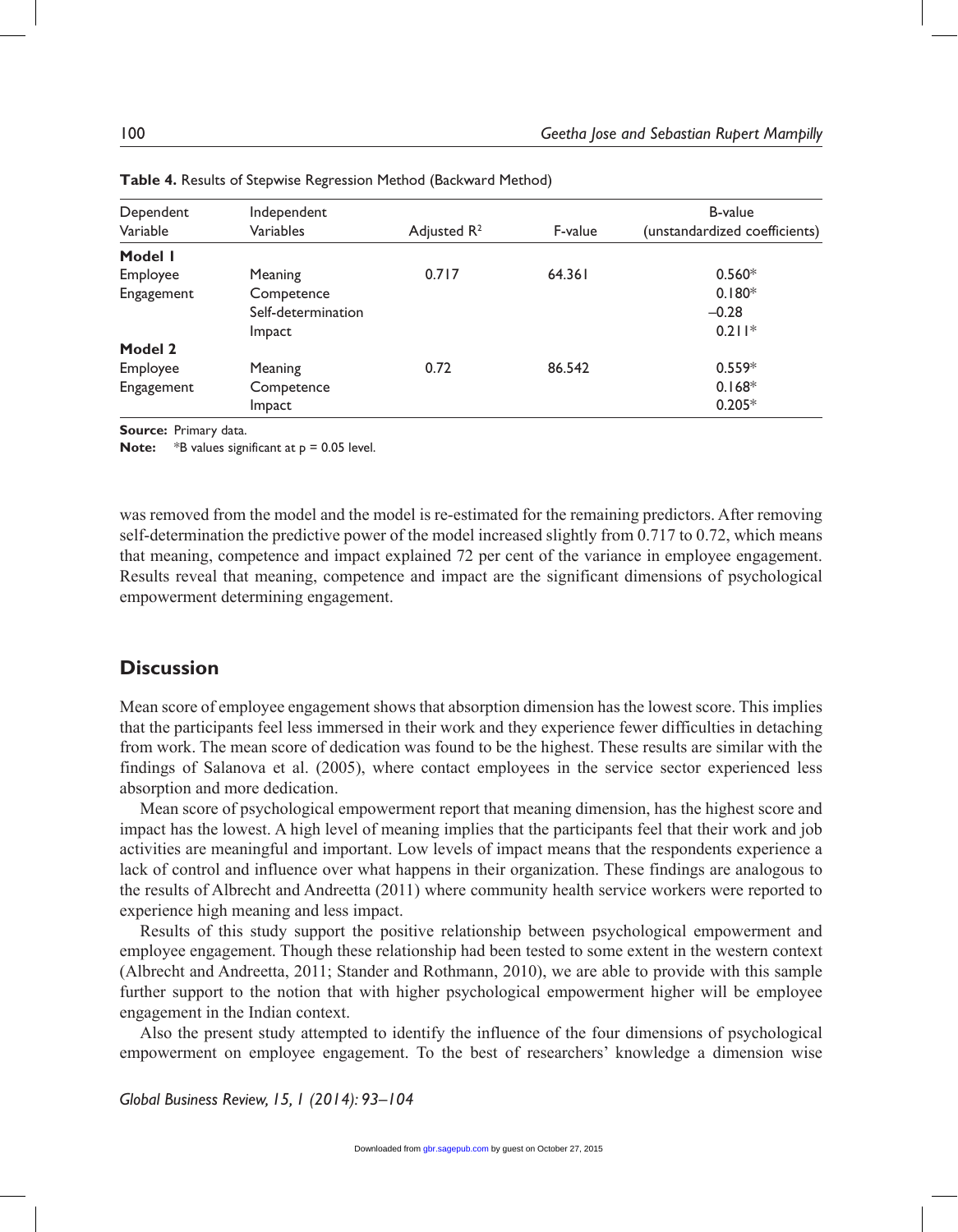analysis of this nature was not done previously in the Indian context. Dimension-wise analysis shows that meaning has the highest influence on employee engagement. This finding is in congruence with the finding that meaningful work, psychological meaningfulness highly influence employee engagement (Fairlie, 2011; Kahn, 1990; May et al., 2004). Competence was also found to be a significant predictor of employee engagement. Though there is not much research evidence to show competence determine employee engagement, there exists some supporting views. According to self-determination theory (Deci and Ryan, 1985) work contexts that support psychological autonomy, competence and relatedness enhance well being and increase motivation (Ryan and Frederick, 1997). This motivational process links job resources, support and feedback to organizational outcomes through engagement (Schaufeli and Bakker, 2004). Impact also predicted employee engagement. Stander and Rothmann (2010) also reported association between impact and employee engagement. Relatively there is less evidence to support an association between impact and engagement in the academic literature (Albrecht and Andreetta, 2011). Self-determination was found insignificant in predicting engagement. According to Spreitzer (1995), self-determination reflects autonomy in the initiation and continuation of work behaviour. The result of this study is in contrast with other studies (Mauno et al., 2010; Slatten and Mehmetoglu, 2011), which have reported strong association between autonomy and employee engagement. Salanova et al. (2005) conducted a study among contact employees from 114 service units linking organizational resources and work engagement to employee performance. In this study autonomy, one of the dimensions of organizational resources (training, autonomy, technology) had no significant association with absorption and vigour (dimensions of work engagement). This finding is consistent with the findings of the present study. It may also be noted that the participants of both studies are employees in the service sector. Another reason that may be attributed to this contrasting research finding is that the participants of this study were employees in the non-managerial cadre, who usually experience less autonomy in the Indian context.

A few practical implications can be inferred from the above findings. This study supported the hypothesis: psychological empowerment is positively and significantly associated with employee engagement. To enhance engagement of employees, top management may try to enhance the psychological empowerment experienced by employees. Organizational practices can be streamlined to increase perceived competence and leaders must encourage on employee voice system to enhance true empowerment and thus engagement (Bhatnagar, 2005). Empowerment programmes offered to employees help to enhance employee cognitions of meaning, competence, self-determination and impact and thus improve engagement.

While the present research has provided new insights into the relationship between psychological empowerment and employee engagement, the study is not free from limitations. The study used a specific sample of employees and sample size from each sector was small making generalizations difficult. The study employed a cross-sectional design and hence determination of causal relationships is not possible. Future research can overcome these limitations by using a more diverse sample of respondents and by employing a longitudinal design. All of the data were collected through self report procedures causing a concern for common method bias. The focus of this study was to examine the role of psychological empowerment in enhancing employee engagement. Other potential drivers of employee engagement could also be evaluated. This study did not look into the role of demographic variables in the relationship between psychological empowerment and employee engagement and hence future studies may address this. As the mechanisms underlying the relationship between psychological empowerment and employee engagement is still in the dark, exploring this might be a good avenue for future research.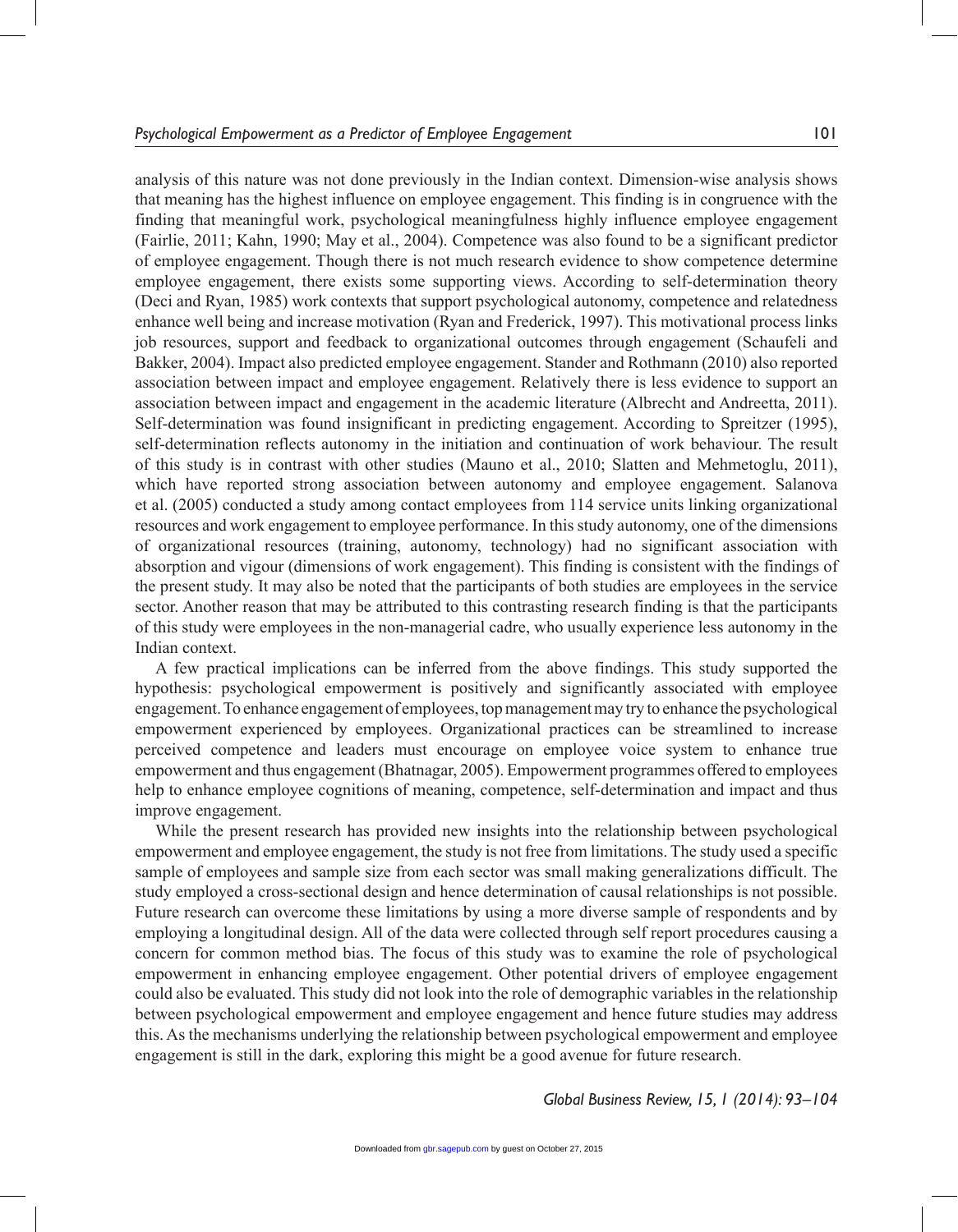# **Conclusion**

Employee engagement is a matter of concern for organizations across the globe (Welch, 2011). Repeatedly, the literature suggests that employee engagement is a lever to business success and antecedents of employee engagement need more attention of researchers. The present study addresses this issue by examining the impact of psychological empowerment and its dimensions on the level of engagement. The results of this study indicated that employees experienced both psychological empowerment and engagement at a moderate level. The correlation analysis confirmed that psychological empowerment and its dimensions are significantly and positively associated with employee engagement. A stepwise regression analysis was conducted to determine the impact of dimensions of psychological empowerment on employee engagement. Out of the four dimensions of psychological empowerment, meaning, competence and impact was found to be significant predictors. The effect of self-determination was found to be insignificant. The gross effect of psychological empowerment was significant on the level of engagement of employees in the selected organizations. The four dimensions of psychological empowerment together explained 71.7 per cent of variance in employee engagement. Despite the significant academic interest in psychological empowerment and employee engagement, there is a relative shortage of academic literature investigating the impact of psychological empowerment and employee engagement in the Indian context and beyond. Thus the present study renders insights into the relationship between psychological empowerment and employee engagement in the Indian context.

# **References**

- Albrecht, S.L., & Andreetta, M. (2011). The influence of empowering leadership, empowerment and engagement on affective commitment and turnover intentions in community health service workers: Test of a model. *Leadership in Health Services*, *24*(3), 228–237.
- Avolio, B.J., Zhu, W., Koh, W., & Bhatia, P. (2004). Transformational leadership and organisational commitment: Mediating role of psychological empowerment and moderating role structural distance. *Journal of Organizational Behaviour*, *25*(8), 951–968.
- Bakker, A.B., & Demerouti, E. (2008). Towards a model of work engagement. *Career Development International*, *13*(3), 209–223.

Bhatnagar, J. (2005). The power of psychological empowerment as an antecedent to organizational commitment in Indian managers. *Human Resource Development International*, *8*(4), 419–433.

- Bordin, C., Bartram, T., & Casimir, G. (2006). The antecedents and consequences of psychological empowerment among Singaporean IT employees*. Management Research News*, *30*(1), 34–46.
- Conger, J., & Kanungo, R. (1988). The empowerment process: Integrating theory and practice. *Academy of Management Review*, *13*(3), 471–482.
- Deci, E.L., & Ryan, R.M. (1985). *Intrinsic motivation and self-determination in human behavior.* New York, NY: Plenum.
- Fairlie, P. (2011). Meaningful work, employee engagement, and other key employee outcomes: Implications for human resource development. *Advances in Developing Human Resources*, *13*(4), 504–521.
- Gist, M.E. (1987). Self-efficacy: Implications for organizational behavior and human resource management. *Academy of Management Review*, *12*(3), 472–485.
- Gujarati, D.N. (2008). *Basic econometrics*, 4th edition. New Delhi: Tata McGraw-Hill.
- Hackman, J.R., & Oldham, G.R. (1980). Work redesign. Reading, MA: Addison-Wesley.
- Kahn, W.A. (1990). Psychological conditions of personal engagement and disengagement at work. *Academy of Management Journal*, *33*(4), 692–724.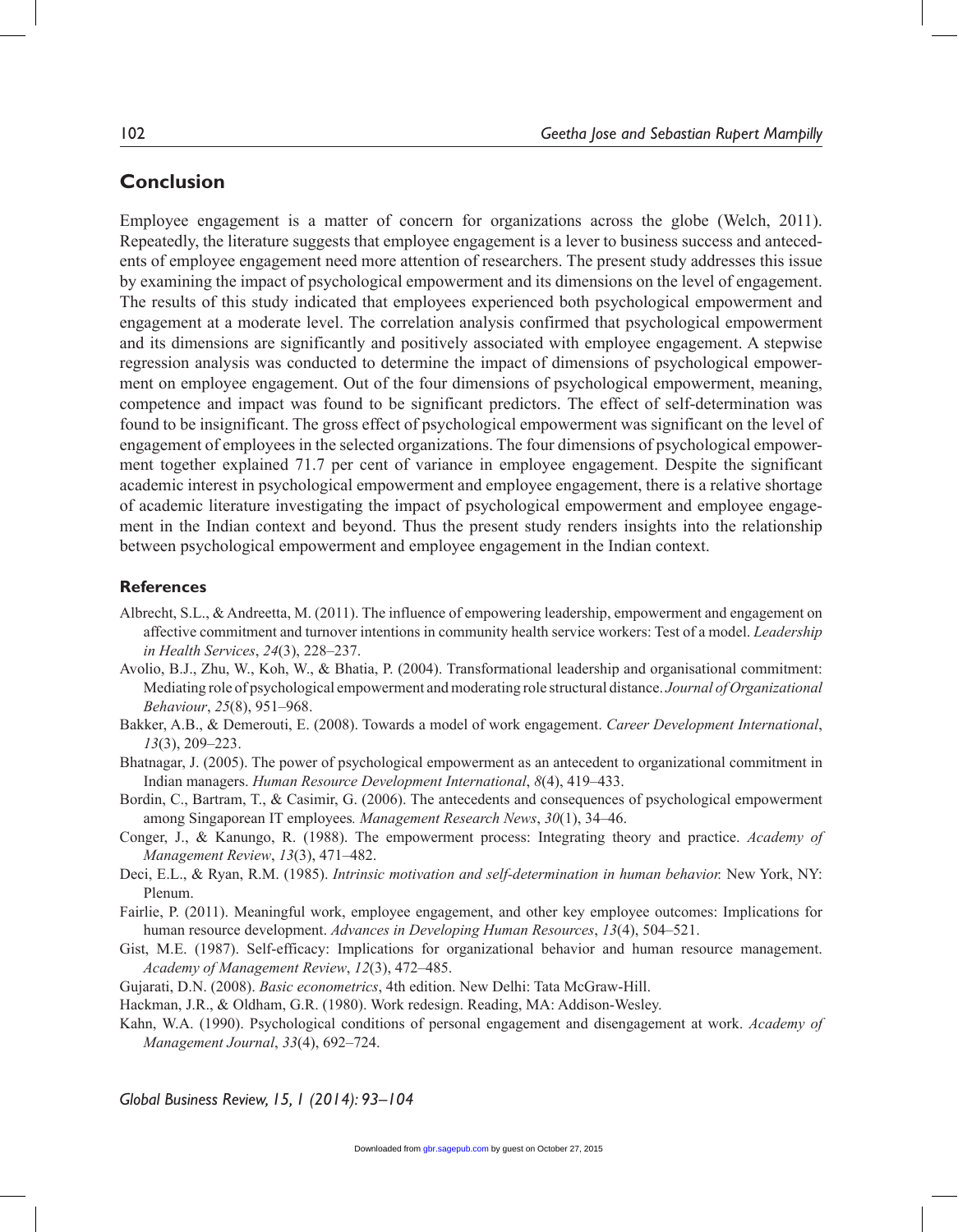- Lau, R., & May, B. (1998). A win-win paradigm for quality of work life and business performance. *Human Resource Development Quarterly*, *9*(3), 211–226.
- Liden, R.C., Wayne, S.J., & Sparrowe, R.T. (2000). An examination of the mediating role of psychological empowerment on the relations between the job, interpersonal relationships, and work outcomes. *Journal of Applied Psychology*, *85*(3), 407–416.

Maslach, C., Schaufelli, W.B., & Leiter, M.P. (2001). Job burnout. *Annual Review of Psychology*, *52*(1), 397–422.

- Maslach, C., & Leiter, M.P. (1997). The truth about burnout: How organizations cause personal stress and what to do about it. San Francisco, CA: Jossey-Bass.
- Mauno, S., Kinnunen, U., Ma¨kikangas, A., & Feldt, T. (2010). Job demands and resources as antecedents of work engagement: A qualitative review and directions for future research. In S.L. Albrecht (Ed.), *Handbook of Employee Engagement: Perspectives, Issues, Research and Practice.* Cheltenham: Edward Elgar Publishers, pp. 111–128.
- May, D.R., Gilson, R.L., & Harter, L.M. (2004). The psychological conditions of meaningfulness, safety and availability and the engagement of the human spirit at work. *Journal of Occupational and Organizational Psychology*, *77*(1), 11–37.
- Meyerson, S.L., & Kline, T.J.B. (2008). Psychological and environmental empowerment: Antecedents and consequences*. Leadership & Organization Development Journal*, *29*(5), 444–460.
- Mohapatra, M., & Sharma, B.R. (2010). Study of employee engagement and its predictors in an Indian public sector undertaking. *Global Business Review*, *11*(2), 281–301.
- Niehoff, B.P., Moorman, R.H., Blakely, G., & Fuller, J. (2001). The influence of empowerment and job enrichment on employee loyalty in a downsizing environment. *Group & Organization Management*, *26*(1), 93–113.
- Nunnally, J.C. (1978). *Psychometric Theory*, 2nd edition. New York, NY: McGraw-Hill.
- Ryan, R.M., & Frederick, C. (1997). On energy, personality and health: Subjective vitality as a dynamic reflection of well being. *Journal of Personality*, *65*(3), 529–565.
- Saks, A.M. (2006). Antecedents and consequences of employee engagement. *Journal of Managerial Psychology*, *21*(7), 600–619.
- Salanova, M., Agut, S., & Peiro, J.M. (2005). Linking organisational resources and work engagement to employee performance and customer loyalty: Mediation of service climate. *Journal of Applied Psychology*, *90*(6), 1217–1227.
- Schaufeli, W.B., & Bakker, A.B. (2004). Job demands, job resources, and their relationship with burnout and engagement: A multi-sample study. *Journal of Organizational Behavior*, *25*(3), 293–315.
- Schaufeli, W.B., Bakker, A.B., & Salanova, M. (2006). The measurement of work engagement with a short questionnaire: A cross national study. *Educational and Psychological Measurement*, *66*(4), 701–716.
- Schaufeli, W.B., Salanova, M., Gonzalez-Roma, V., & Bakker, A.B. (2002). The measurement of engagement and burnout: A two sample confirmatory factor analytic approach. *Journal of Happiness Studies*, *3*(1), 71–92.
- Seibert, S.E., Wang, G., & Courtright, S.H. (2011). Antecedents and consequences of psychological and team empowerment in organizations: A meta- analytic review. *Journal of Applied Psychology*, *96*(5), 981–1003.
- Shuck, B., Reio, T.G., & Rocco, T.S. (2011). Employee engagement: An examination of antecedent and outcome variables. *Human Resource Development International*, *14*(4), 427–445.
- Slatten, T., & Mehmetoglu, M. (2011). Antecedents and effects of engaged frontline employees. *Managing Service Quality*, *21*(1), 88–107.
- Spreitzer, G.M. (1995). Psychological empowerment in the workplace: Dimensions, measurement, and validation. *Academy of Management Journal*, *38*(5), 1442–1465.
- Spreitzer, G.M., Kizilos, M.A., & Nason, S.W. (1997). A dimensional analysis of the relationship between psychological empowerment, and effectiveness, satisfaction, and strain. *Journal of Management*, *23*(5), 670–704.
- Stander, M.W., & Rothmann, S. (2010). Psychological empowerment, job insecurity and employee engagement. *SA Journal of Industrial Psychology*, *36*(1), 1–8.